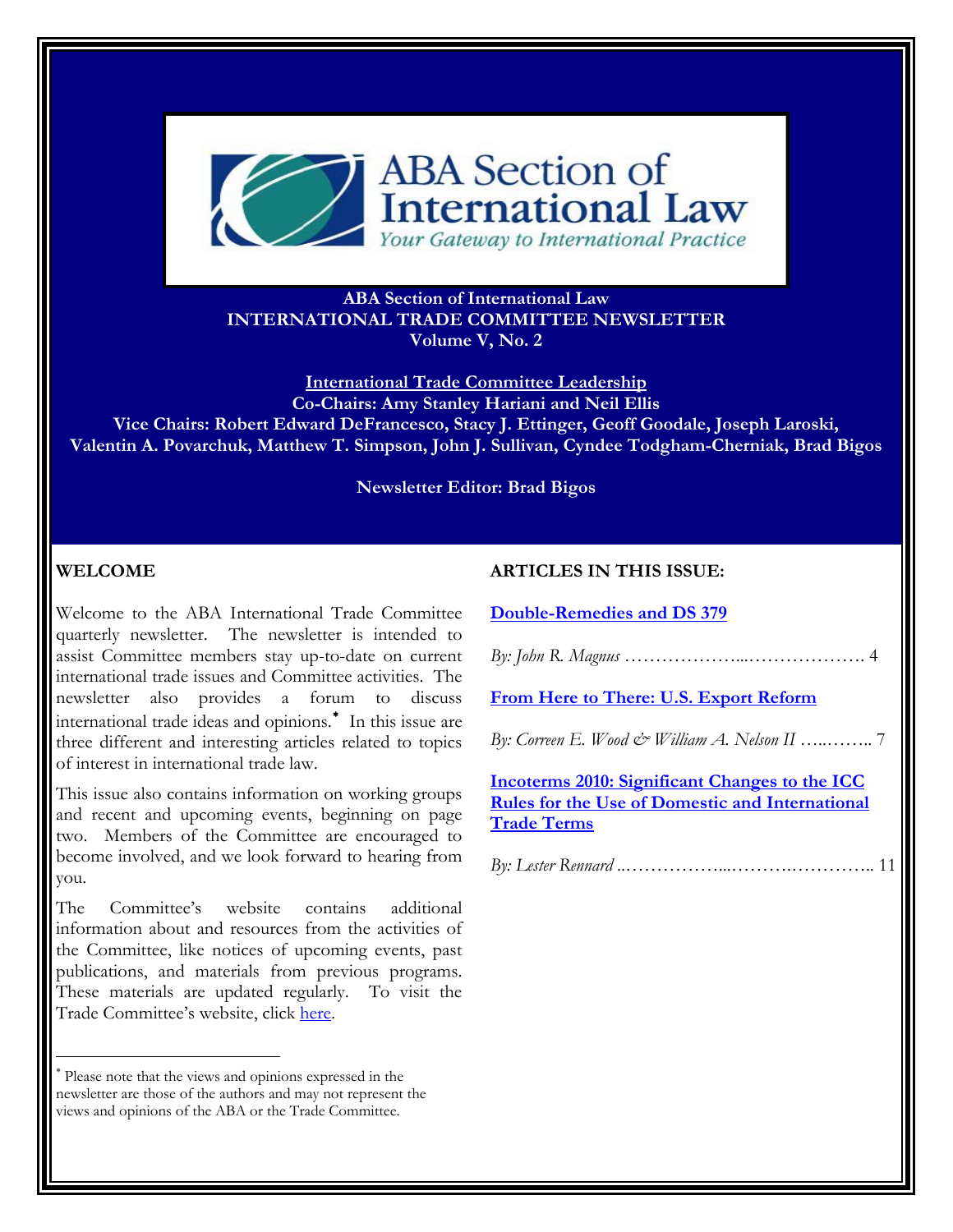<span id="page-1-0"></span>International Trade Law." Panelists discussed a variety of pressing issues, to include recent WTO disputes and impacts on other industries; the purpose and impact of pending U.S. trade legislation and whether it is likely be passed in 2011; recent trade remedy decisions within the agencies and at the Court of International Trade; and current international trade policy issues, such as pending Free Trade Agreements and the Obama Administration's current efforts to enforce trade laws. The speakers were Stacy Ettinger, The Office of U.S. Senator Charles Schumer, Washington, D.C.; Bruce Wilson, King & Spalding LLP, Washington, D.C.; and Commissioner Dean Pinkert of the ITC. The Committee's Co-Chair Amy Stanley Hariani moderated the program.

On April 12, 2011, the Committee sponsored a program in cooperation with American University, Washington College of Law entitled "Are AD/CVD Remedies Still Viable for U.S. Producers?" A panel discussed whether the recent dearth of AD/CVD filings signifies that Title VII of the Tariff Act of 1930 has outlived its usefulness. The speakers included Bradford Ward, Deputy General Counsel & Acting Assistant U.S. Trade Representative for Monitoring and Enforcement; John Magnus of TRADEWINS; Peter Ehrenhaft of Harkins Cunningham; and Daniel Porter of Winston & Strawn. The program was followed by a dinner honoring Mr. Ward.

On May 3, 2011, the Committee hosted a program on the Trans-Pacific Partnership Negotiations at the U.S. Chamber of Commerce. The Trans-Pacific Partnership includes the usual topics involved in a FTA, plus novel issues such as "regulatory coherence", "competitive neutrality", "supply chain", and other sensitive 21st Century trade topics. An expert panel discussed the status and goals of the negotiations, and the complex challenges ahead. Speakers were Catherine Mellor, Associate Director, Southeast Asia International Division, U.S. Chamber of Commerce; Ben King, Counsellor - Trade and Economic, Embassy of New Zealand; and Everett Eissenstat, International Trade Counsel (Minority), U.S. Senate Committee on Finance. Gary Horlick, of the Law Offices of Gary N. Horlick, moderated event.

<span id="page-1-2"></span><span id="page-1-1"></span>Several additional programs are in the works for the coming months. Check your email and the Committee website for upcoming details on all these programs.

## **DOUBLE-REMEDIES AND DS 379**

\_\_\_\_\_\_\_\_\_\_\_\_\_\_\_\_\_\_\_\_\_\_\_\_\_\_\_\_\_\_\_\_\_\_\_\_\_\_\_\_\_\_\_

## *By: John R. Magnus*

### **Introduction**

unit amount of countervailing duty. The WTO Appellate Body ("AB") recently issued a decision finding the United States' concurrent imposition of antidumping and countervailing duties on various Chinese products to be inconsistent with WTO rules.<sup>[1](#page-1-2)</sup> The decision reversed a lower panel ruling which had rejected China's complaint as having no support in the text of the relevant WTO agreements. At issue was China's claim that the U.S. import relief measures provided a "double remedy" by offsetting domestic subsidies twice – once through the antidumping duty and a second time through the countervailing duty. Although separate (cumulative) offsets for dumping and for domestic subsidization are normally regarded as non-controversial, China maintained that an antidumping duty calculated under the "surrogate" methodology applied by the United States to non-market economy ("NME") products necessarily already reflects, and offsets, domestic subsidies. The AB largely agreed and rested its ruling against the United States on language in ASCM Article 19.3 which refers to imposing the "appropriate" per-

#### **A Bizarre Decision**

The following is a fair summary of the AB decision.

*Domestic subsidies when used to reduce export price will, unless they also produce a lower normal value calculation, increase the recipient's dumping margin and be offset by higher antidumping duties. It would be improper to separately offset such domestic subsidies through countervailing duties imposed on top of the (higher) antidumping duties. In NME cases, where domestic subsidies cannot affect normal value, it is therefore essential to know whether domestic subsidies have been used to reduce export price. Accordingly, when conducting simultaneous AD/NME and CVD investigations, administering* 

 $\overline{a}$ 

The author is President of TRADEWINS LLC, a trade law and policy consulting firm headquartered in Washington, DC. His practice focuses on a broad range of international trade matters and he has extensive experience in trade remedy regulatory work as well as WTO negotiations and dispute settlement.

<sup>1</sup> *United States – Definitive antidumping and Countervailing Duties on Certain Products from China*, WT/DS379/AB/R (Mar. 11, 2011).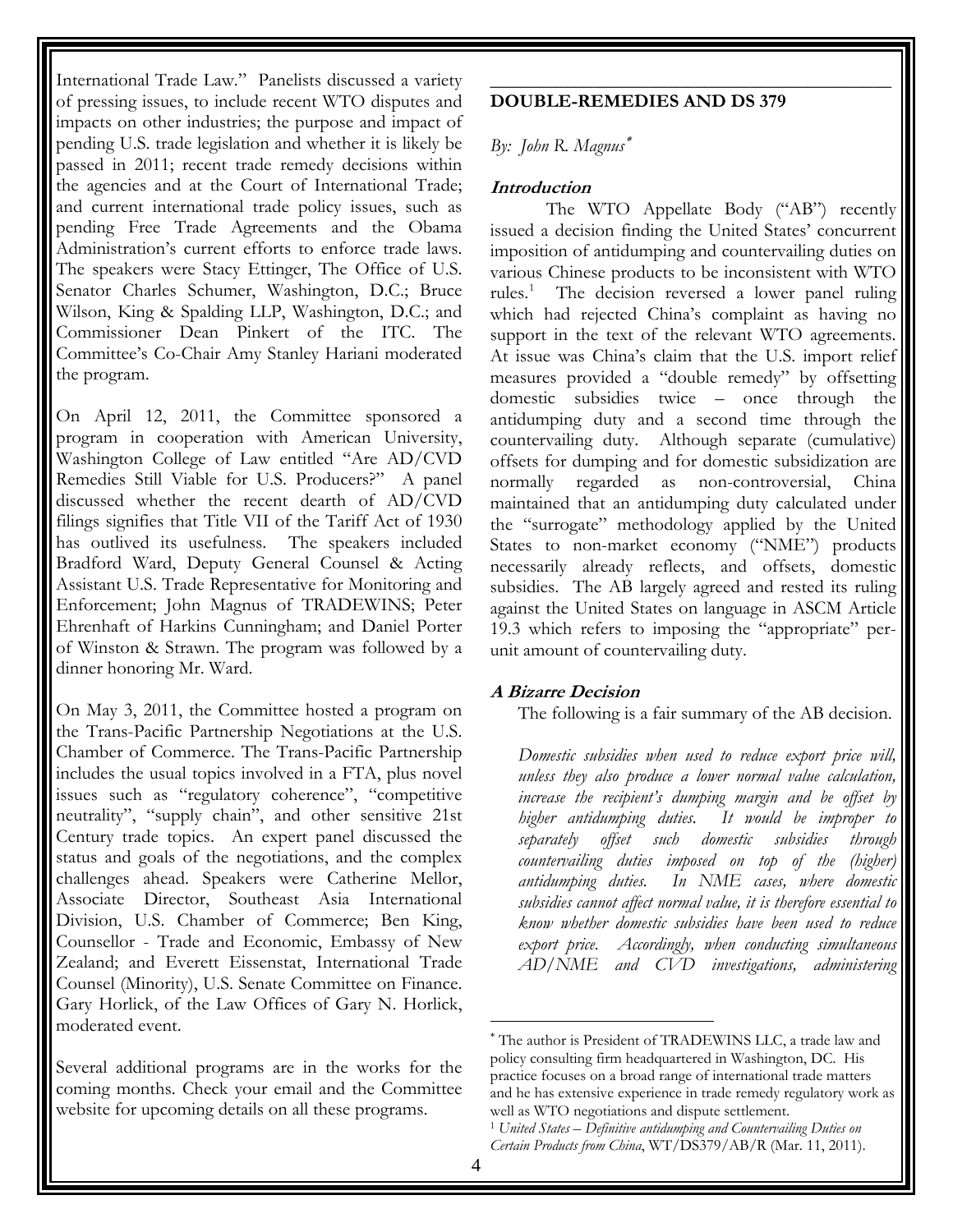*authorities are obliged to do two things they are not normally accustomed to doing:* 

- *Ascertain not only whether/to what extent dumping occurred during the POI, but also* **why** *it occurred (what role domestic subsidies played in the pricing of exports); and*
- *Ascertain* **how domestic subsidies were used***, at least to the extent of understanding whether the recipient company reduced its export prices in a way that would not have happened in the absence of domestic subsidization.*

Every step of this finding is problematic.

First, there is no logical reason why the principle announced by the AB would be limited to the NME setting. Insofar as it even makes sense to speak of "using domestic subsidies to reduce export price," a ME producer is every bit as likely to engage in the tactic. And the regular (ME) antidumping methodology does not yield a normal value that is lower in the presence of domestic subsidies – certainly not in a systematic or dollar-for-dollar sense.<sup>[2](#page-2-0)</sup> So, if it is improper in the simultaneous AD/CVD scenario to offset through countervailing duties domestic subsidies which have been used to reduce export price, it is *always* improper. And if it is therefore necessary to understand the role of domestic subsidies in generating dumping margins, it is *always* necessary.

Second, there is a reason why administering authorities do not ask, and why the multilateral rules have never required them to ask, how domestic subsidies were used or why dumping occurred. These things are – at least for practical purposes, and within the tight timelines imposed on AD/CVD proceedings – unknowable. If a single person (say a grocery store clerk) got a raise, an extra \$50 per paycheck over the course of a full year, would it be possible to say later how she used the extra money? Most likely every category of her spending (and saving if she is a saver) would have increased in some small proportion. It is no different when a producer receives domestic

subsidies. Is there new machinery? It might have been purchased anyway. Did export prices change? million other things (one obvious candidate being market conditions in the importing country) might have prompted that. The problems of investigation, and of proof, when it comes to connecting subsidies to later corporate behavior, would be insurmountable in any sort of investigation, let alone the time-constrained setting of an AD/CVD investigation.

Third, it is clear for other reasons that the WTO Members, by using the word "appropriate" in ASCM Article 19.3, were not committing to have their administering authorities do something that is impossible. The AB's reading is not even plausible, much less the only permissible one. In fact, there is a specific rule on this point which has been in place at the multilateral level (in GATT Art. VI:5) since 1947. It holds that export-contingent subsidies may not be separately offset through countervailing duties imposed atop antidumping duties. The AB has now effectively rewritten this rule to apply also to domestic subsidies that are used (as export-contingent subsidies are presumed to be used) to reduce export price. By interpreting the term "appropriate" in ASCM Article 19.3 in this fashion, the AB has reduced to inutility ("surplusage") the long-standing provision in GATT Art. VI.

# **A Broader Policy Argument**

Those who argue against a CVD offset in the scenario discussed above also oppose a CVD offset in the other scenario – where domestic subsidies are not used to reduce export price. Here, a hypothetical is useful in understanding the legal and policy issues. Imagine two neighboring NME producers using identical recipes to make subject merchandise, selling that merchandise at identical prices in the U.S. market, benefiting from identical domestic subsidies, and generating identical total turnover. With identical recipes and export prices they will have the same normal value and dumping margin, and with identical domestic subsidies and turnover they will face the same CVD rate. Now imagine that one of the producers gets an extra subsidy – say a \$10M cash grant – and does *not* use it to reduce the price of its U.S.-bound exports.

There will be no impact on the favored producer's dumping margin. The normal value side of the NME dumping calculation has no means of reflecting the extra subsidy; with the same recipe as its neighbor, the extra-subsidized producer will continue to have the same normal value, and we have assumed that

<span id="page-2-0"></span> $\overline{a}$ 2 The AB apparently disagrees (*see* fn. 519, citing Panel Report at fn. 972), but does not explain why; it simply asserts: "in the context of domestic subsidies granted within market economies …, both the normal value and the export price will be lowered as a result of the domestic subsidy …." The assumptions underlying this statement are not just debatable; they are almost certainly wrong. That the Panel had indulged the same wrong assumptions is no excuse for the AB doing so in such a momentous decision.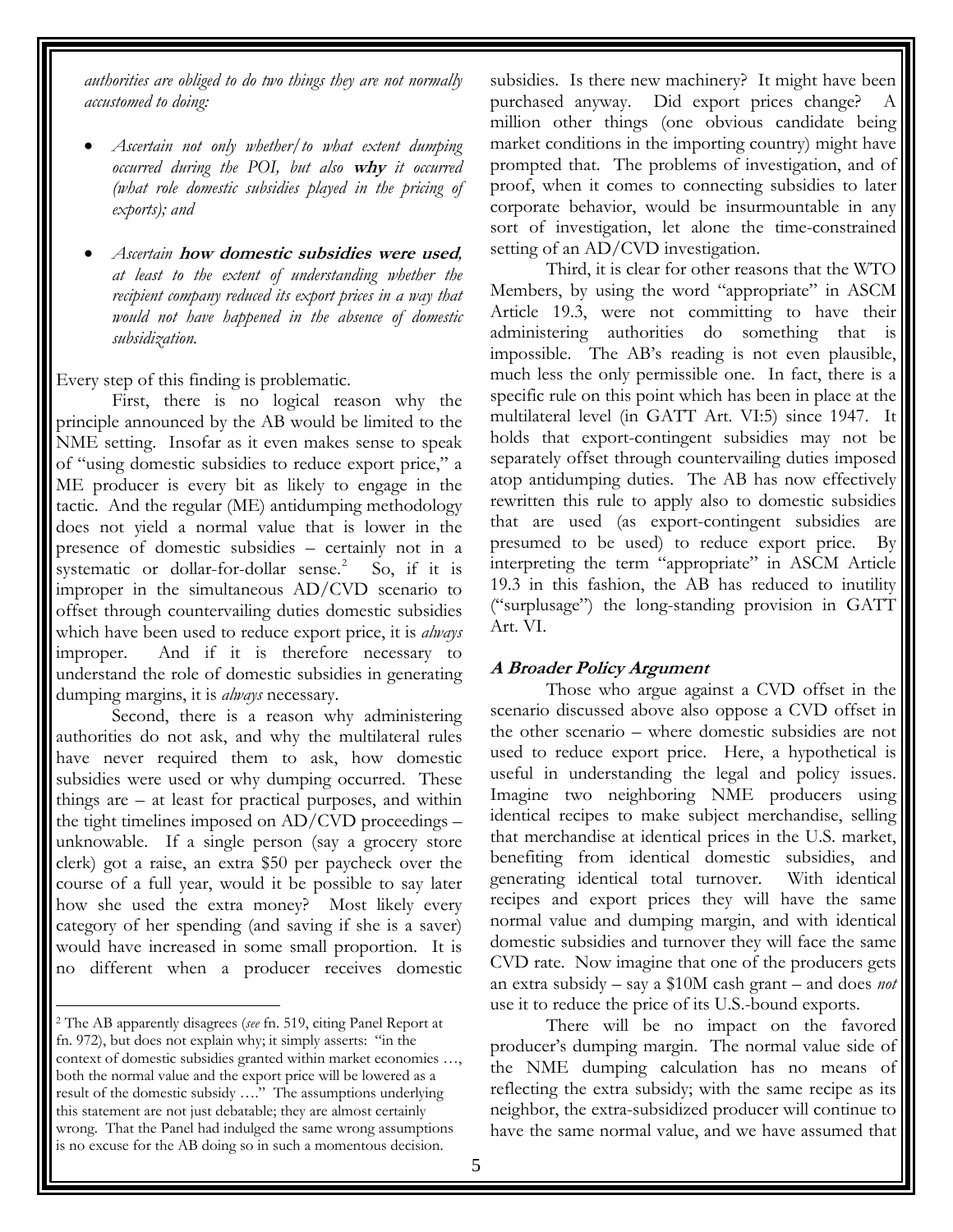export price stays constant. So the extra subsidy will be offset, if at all, only through a higher countervailing duty. Should it be offset?

Here, the double-remedy argument emerges as a new installment of the age-old debate about the proper function of countervailing duties. Some will argue that a subsidy stipulated to have no effect on export prices is one we should ignore (i.e., should not offset). Others will insist that the function of countervailing duties is not to offset the price (or output) effects of subsidies, but rather to counter the subsidies themselves.

As a policy debate, it is interesting. As a legal debate, … not so much. There is not a smidgeon of doubt that U.S. law requires (where the injury test is met) a full offset of subsidies without consideration of their price/output effects. And there is not a smidgeon of doubt that WTO rules permit the approach reflected in U.S. law.

## **Difficult to Implement**

The Appellate Body decision in DS 379 elevated policy preference over legal judgment, and in that respect should be lamented by everyone but most especially by the WTO's supporters. The appropriate U.S. response would be to announce that it (1) has no intention of seeking to implement the decision, (2) will refuse to join in a consensus to reappoint (for second terms) the three AB members who signed the decision, and (3) will not approve a Doha Round package unless the AD/ASCM reforms in that package comprehensively remove all uses of the term "appropriate" as well as similar terms such as "fair" (as in "fair comparison") and any other formulation that could be used by the WTO judiciary to impose its own policy preferences.

But that short list presupposes a spine of the type not normally known to exist in Washington, DC. What if, instead, the Commerce Department seeks to travel the road the AB wants it to travel? The road will be bumpy because Commerce can never really know what the AB wants it to know:

<span id="page-3-0"></span> How did the producer deploy domestic subsidies within the mix of all other corporate resources and expenditures? Often the producer's CFO could not even answer that question – and even if she could, and if she testified under oath at an agency hearing, there would be huge problems of credibility and documentary corroboration. And then there is the small problem that U.S. law (Section  $771(5)(C)$ )

specifically steers Commerce *away* from considering price/output effects when analyzing subsidies.

 What role did domestic subsidies play among the many possible causes of the normal value / export price differential? To even begin tackling that question, Commerce would have to collect and analyze reams of U.S. market data of the type normally reviewed only by the USITC – and obtained through the use of subpoena power which Commerce does not enjoy.

Respondents will insist they did use domestic subsidies to reduce their export price, so that the dumping margin fully reflects the subsidization. Petitioners will insist that no such cause-and-effect relationship exists. Commerce will have no way of learning where the truth lies, and no ability to make a finding that satisfies the substantial evidence standard. Everything will come down to where the burden of proof resides. Apparently, and despite the fact that respondent producers are the only ones who conceivably could have access to the relevant information, the AB will not countenance any assignment of a burden to them.<sup>[3](#page-3-0)</sup>

So implementation would be, to say the least, problematic. One temptation will be to run the clock (that is, find ways to buy time, perhaps through partial compliance steps that leave the full AD and CVD offsets in place), on the assumption that once China graduates to ME status in 2016, the DS 379 decision will no longer pose a problem to concurrent AD/CVD proceedings. That assumption is not a sound one, however, as the issues presented here are in no way confined to the NME setting. Only the normal value analysis differs for NMEs, and the surrogate data used in NME cases do not yield normal values that differ for subsidized vs. unsubsidized producers. If Commerce

 $\overline{a}$ 

<sup>3</sup> *See* AB Report at para 602: "In the same way, … as an investigating authority is subject to an affirmative obligation to ascertain the precise amount of the subsidy, so too is it subject to an affirmative obligation to establish the appropriate amount of the duty under Article 19.3. This obligation encompasses a requirement to conduct a sufficiently diligent 'investigation' into, and solicitation of, relevant facts, and to base its determination on positive evidence in the record. We recall our finding above that, among the factors to be taken into account by an investigating authority, in establishing the 'appropriate' amount of countervailing duty to be imposed, is evidence of whether and to what degree the same subsidies are being offset twice when antidumping and countervailing duties are simultaneously imposed on the same imported products."